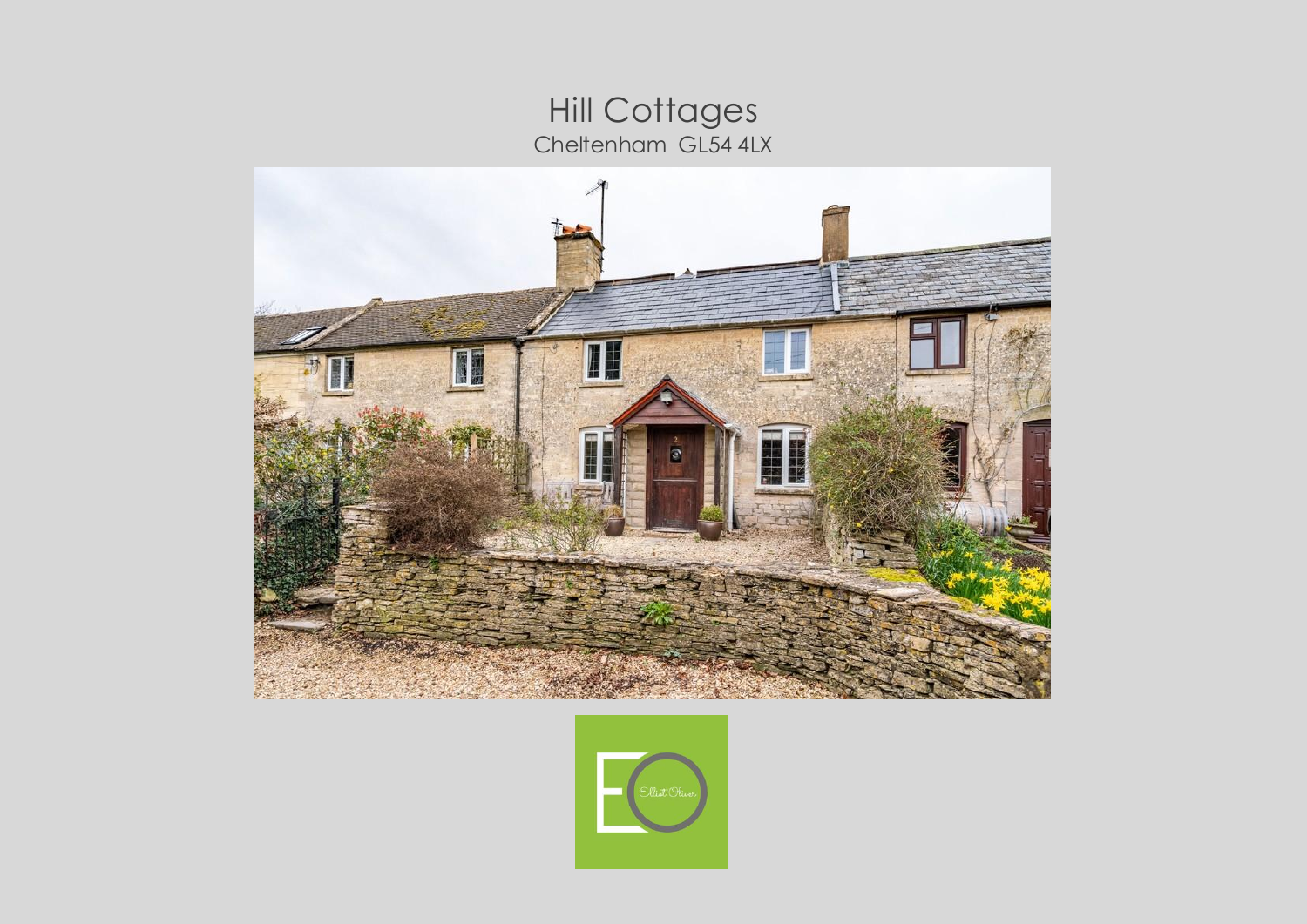



## Hill Cottages, Andoversford, Cheltenham, GL54 4LX

## **£480,000**

Period cottage dates back to 1800 . Plenty of original features . Amazing views of the countryside . Three double bedrooms . Large living spaces . Two wood burners . Utility/wc • Garage • Off street parking • Great location

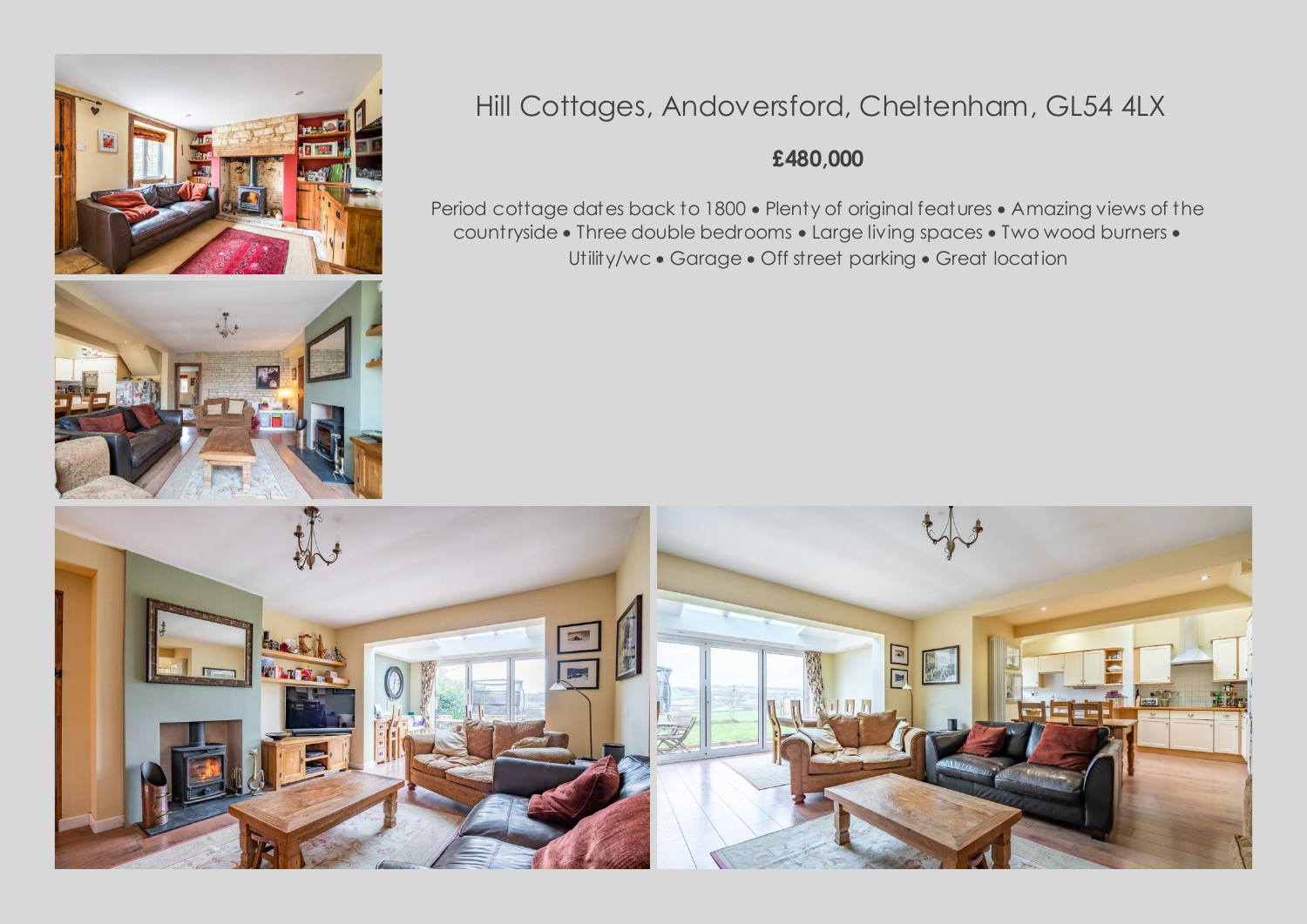



Hill Cottages is located along a quiet country lane surrounded by impressive countryside and far reaching views. This stunning property is located in between Cheltenham, Oxford and Cirencester and is within catchment for the Outstanding Cotswold Academy school. Transport links includes easy access to major hubs and international airports in the South West, the Midlands and London, via the M4 and M5 motorways and well connected direct train services to London and Birmingham. Property comprises of an entrance porch leading into a reception room featuring original flag stone flooring and inglenook fire place with log burner. This opens out into a recently extended, large open plan family room and kitchen with a dual fuel burner, study and dining area with bifold doors to patio. There is also a downstairs utility/wc off the living room. Upstairs the cottage offers a landing, three double bedrooms and a family bathroom. Further benefits include double glazing, oil fired central heating, high-speed internet with direct fibreoptic cable, off street parking, GARAGE, front and rear garden.